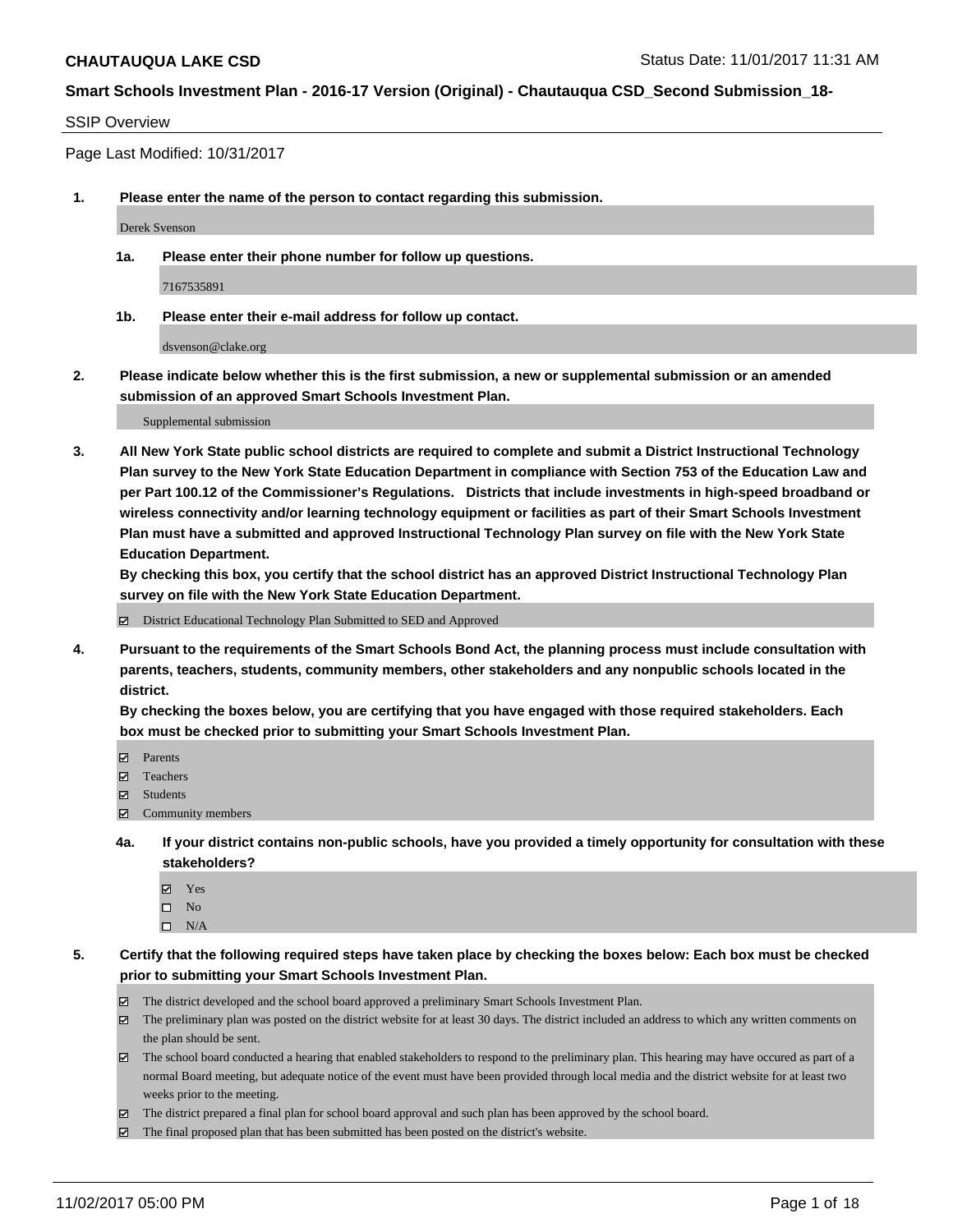#### SSIP Overview

Page Last Modified: 10/31/2017

**5a. Please upload the proposed Smart Schools Investment Plan (SSIP) that was posted on the district's website, along with any supporting materials. Note that this should be different than your recently submitted Educational Technology Survey. The Final SSIP, as approved by the School Board, should also be posted on the website and remain there during the course of the projects contained therein.**

SS - Chromebook Purchase Project Proposal for 18-19 School Year.pdf Amish\_Schools\_Device\_Sign\_Off.pdf Memo to SED reviewer Non Public Schools.pdf Regulation on Non Public School Requests for Technology under SS.pdf Memo from SUNY Contact Chris Givner at Fredonia.pdf

**5b. Enter the webpage address where the final Smart Schools Investment Plan is posted. The Plan should remain posted for the life of the included projects.**

http://www.clake.org/District/News/3850-Technology-Proposals-Input-Invited.html

**6. Please enter an estimate of the total number of students and staff that will benefit from this Smart Schools Investment Plan based on the cumulative projects submitted to date.**

190

**7. An LEA/School District may partner with one or more other LEA/School Districts to form a consortium to pool Smart Schools Bond Act funds for a project that meets all other Smart School Bond Act requirements. Each school district participating in the consortium will need to file an approved Smart Schools Investment Plan for the project and submit a signed Memorandum of Understanding that sets forth the details of the consortium including the roles of each respective district.**

 $\Box$  The district plans to participate in a consortium to partner with other school district(s) to implement a Smart Schools project.

**8. Please enter the name and 6-digit SED Code for each LEA/School District participating in the Consortium.**

| <b>Partner LEA/District</b> | ISED BEDS Code |
|-----------------------------|----------------|
| (No Response)               | (No Response)  |

**9. Please upload a signed Memorandum of Understanding with all of the participating Consortium partners.**

(No Response)

**10. Your district's Smart Schools Bond Act Allocation is:**

\$521,122

**11. Enter the budget sub-allocations by category that you are submitting for approval at this time. If you are not budgeting SSBA funds for a category, please enter 0 (zero.) If the value entered is \$0, you will not be required to complete that survey question.**

|                                              | Sub-<br>Allocations |
|----------------------------------------------|---------------------|
| <b>School Connectivity</b>                   | $\Omega$            |
| <b>Connectivity Projects for Communities</b> | $\Omega$            |
| Classroom Technology                         | 35,836              |
| Pre-Kindergarten Classrooms                  | 0                   |
| Replace Transportable Classrooms             | 0                   |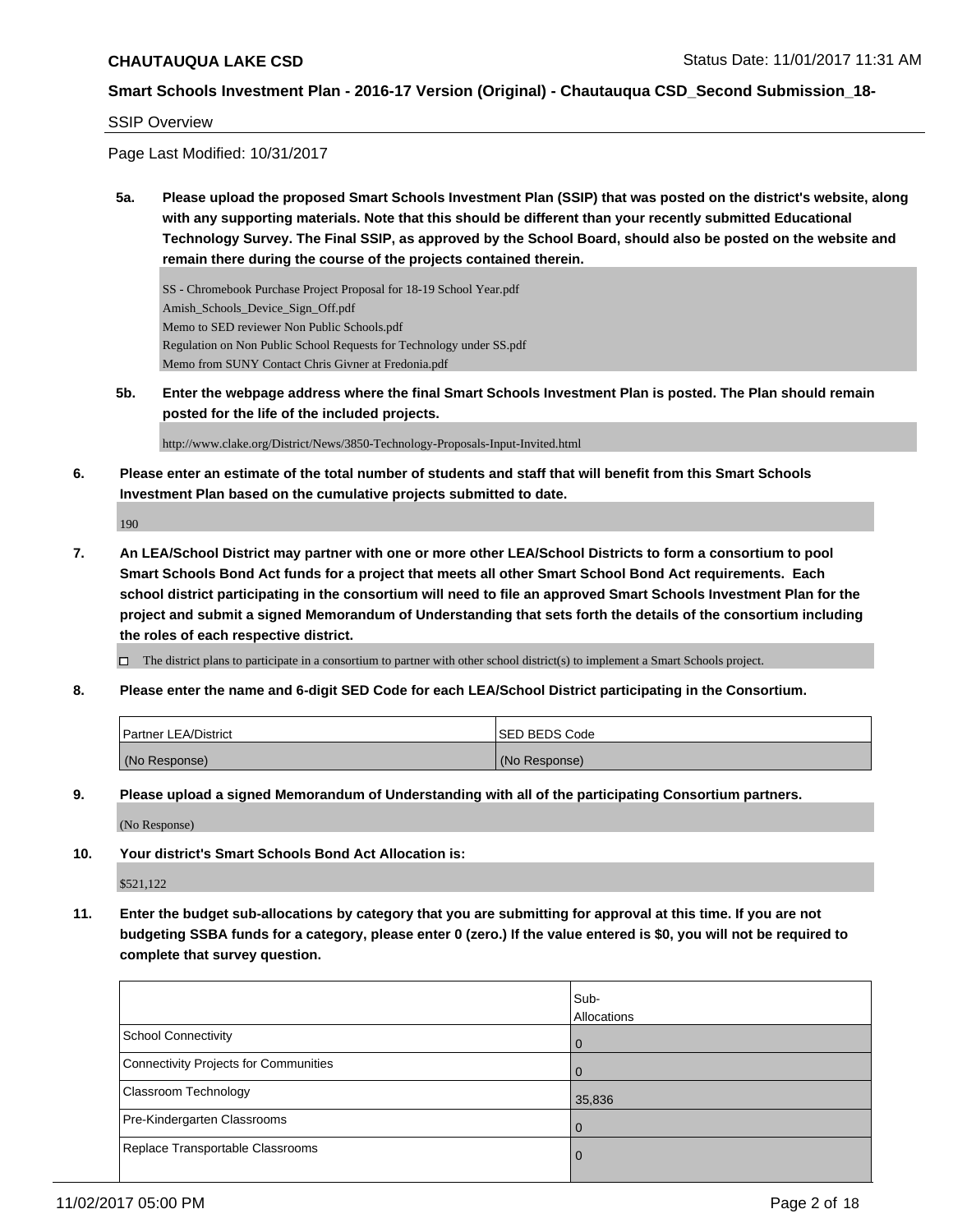# SSIP Overview

Page Last Modified: 10/31/2017

|                             | Sub-<br><b>Allocations</b> |
|-----------------------------|----------------------------|
| High-Tech Security Features | $\Omega$                   |
| Totals:                     | 35,836                     |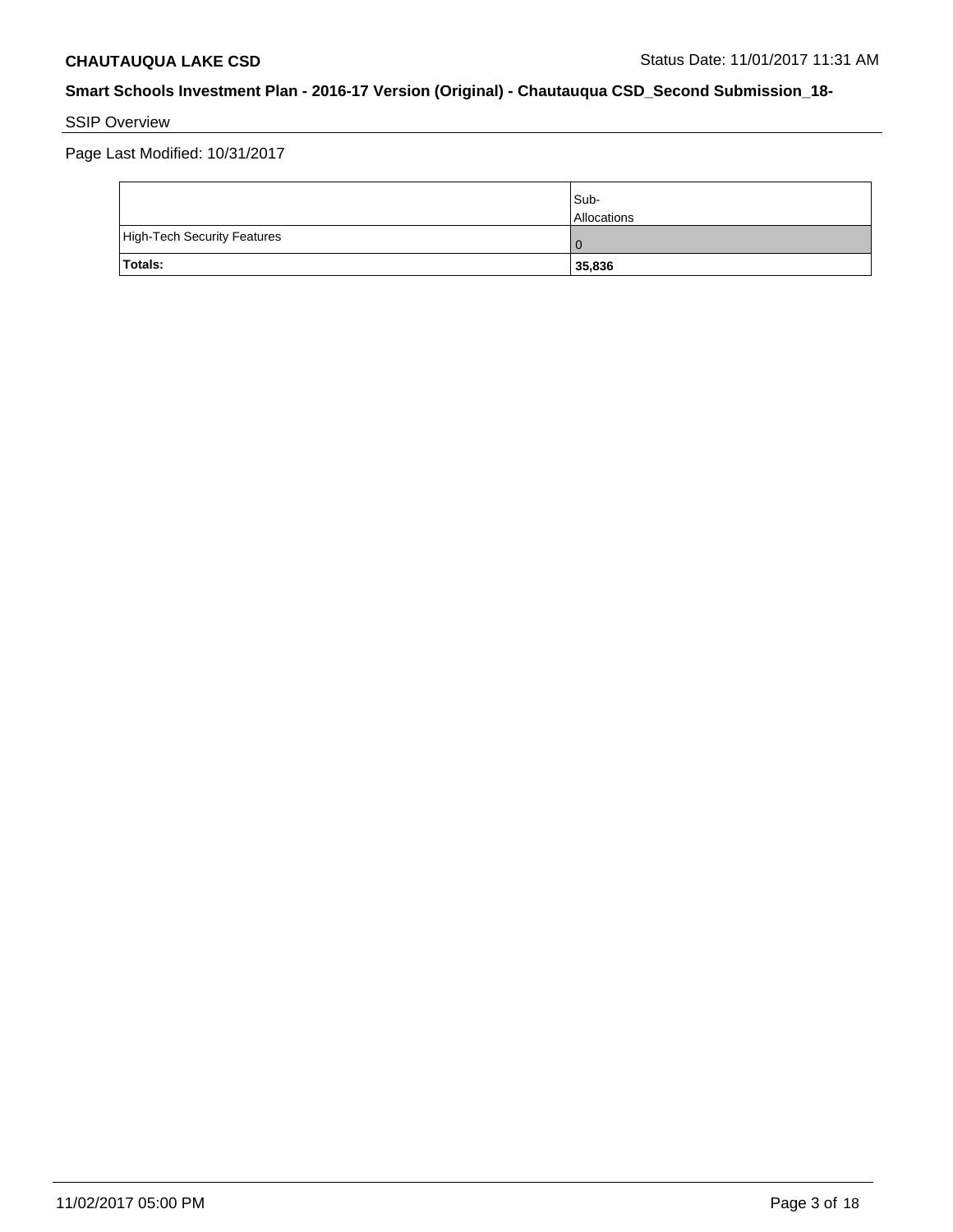### School Connectivity

Page Last Modified: 10/31/2017

- **1. In order for students and faculty to receive the maximum benefit from the technology made available under the Smart Schools Bond Act, their school buildings must possess sufficient connectivity infrastructure to ensure that devices can be used during the school day. Smart Schools Investment Plans must demonstrate that:**
	- **sufficient infrastructure that meets the Federal Communications Commission's 100 Mbps per 1,000 students standard currently exists in the buildings where new devices will be deployed, or**
	- **is a planned use of a portion of Smart Schools Bond Act funds, or**
	- **is under development through another funding source.**

**Smart Schools Bond Act funds used for technology infrastructure or classroom technology investments must increase the number of school buildings that meet or exceed the minimum speed standard of 100 Mbps per 1,000 students and staff within 12 months. This standard may be met on either a contracted 24/7 firm service or a "burstable" capability. If the standard is met under the burstable criteria, it must be:**

**1. Specifically codified in a service contract with a provider, and**

**2. Guaranteed to be available to all students and devices as needed, particularly during periods of high demand, such as computer-based testing (CBT) periods.**

**Please describe how your district already meets or is planning to meet this standard within 12 months of plan submission.**

(No Response)

**1a. If a district believes that it will be impossible to meet this standard within 12 months, it may apply for a waiver of this requirement, as described on the Smart Schools website. The waiver must be filed and approved by SED prior to submitting this survey.**

**2. Connectivity Speed Calculator (Required)**

|                         | Number of<br><b>Students</b> | Multiply by<br>100 Kbps | Divide by 1000   Current Speed<br>to Convert to<br>Required<br>Speed in Mb | lin Mb           | Expected<br>Speed to be<br><b>Attained Within Required</b><br>12 Months | <b>Expected Date</b><br>When<br>Speed Will be<br>Met |
|-------------------------|------------------------------|-------------------------|----------------------------------------------------------------------------|------------------|-------------------------------------------------------------------------|------------------------------------------------------|
| <b>Calculated Speed</b> | (No<br>Response)             | (No Response)           | (No<br>Response)                                                           | (No<br>Response) | (No<br>Response)                                                        | (No<br>Response)                                     |

**3. Describe how you intend to use Smart Schools Bond Act funds for high-speed broadband and/or wireless connectivity projects in school buildings.**

(No Response)

**4. Describe the linkage between the district's District Instructional Technology Plan and the proposed projects. (There should be a link between your response to this question and your response to Question 1 in Part E. Curriculum and Instruction "What are the district's plans to use digital connectivity and technology to improve teaching and learning?)**

(No Response)

 $\Box$  By checking this box, you are certifying that the school district has an approved waiver of this requirement on file with the New York State Education Department.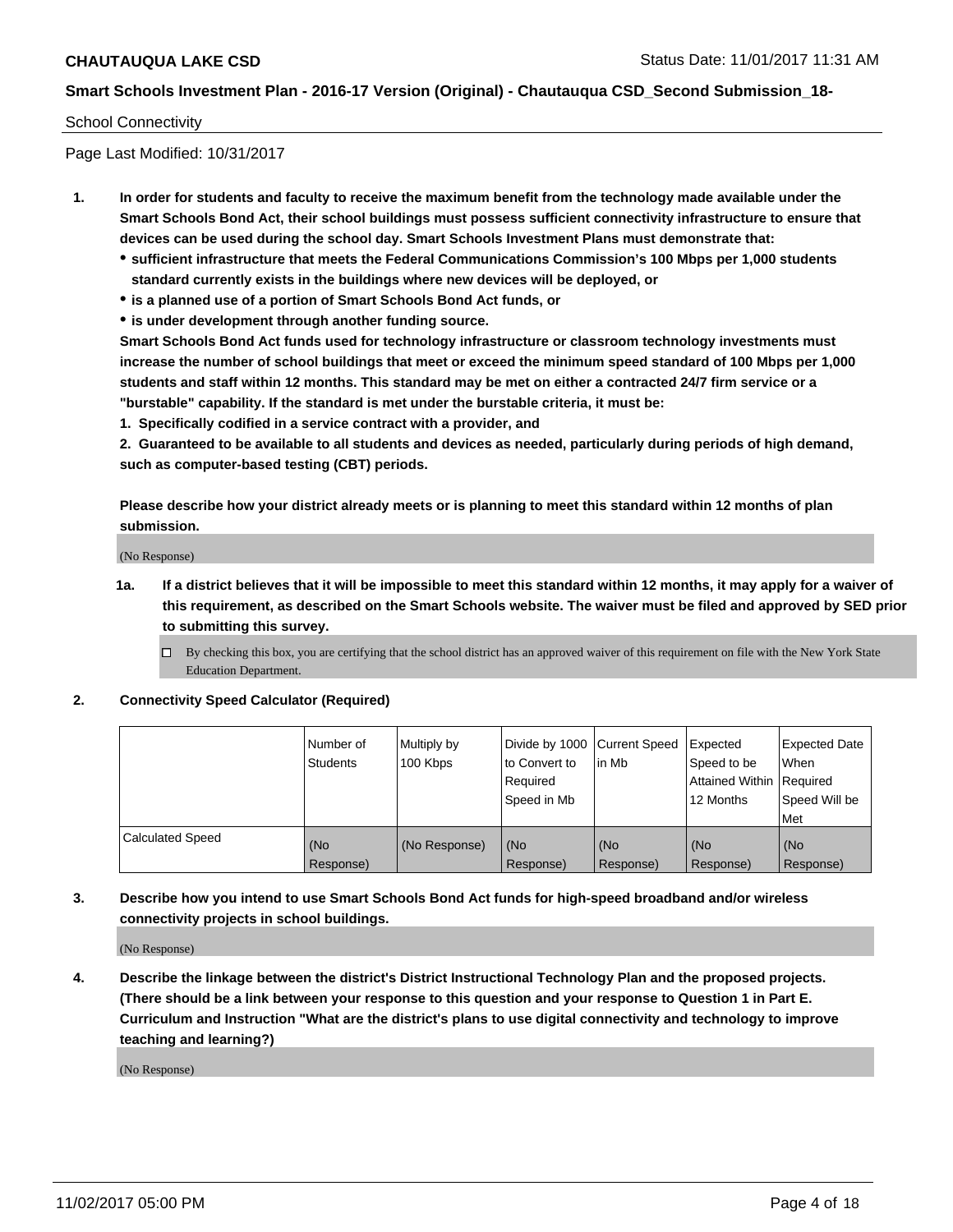# School Connectivity

Page Last Modified: 10/31/2017

**5. If the district wishes to have students and staff access the Internet from wireless devices within the school building, or in close proximity to it, it must first ensure that it has a robust Wi-Fi network in place that has sufficient bandwidth to meet user demand.**

**Please describe how you have quantified this demand and how you plan to meet this demand.**

(No Response)

**6. As indicated on Page 5 of the guidance, the Office of Facilities Planning will have to conduct a preliminary review of all capital projects, including connectivity projects.**

**Please indicate on a separate row each project number given to you by the Office of Facilities Planning.**

| Project Number |  |
|----------------|--|
|                |  |
| (No Response)  |  |

**7. Certain high-tech security and connectivity infrastructure projects may be eligible for an expedited review process as determined by the Office of Facilities Planning.**

**Was your project deemed eligible for streamlined review?**

(No Response)

**8. Include the name and license number of the architect or engineer of record.**

| Name          | License Number |
|---------------|----------------|
| (No Response) | (No Response)  |

**9. If you are submitting an allocation for School Connectivity complete this table.**

**Note that the calculated Total at the bottom of the table must equal the Total allocation for this category that you entered in the SSIP Overview overall budget.** 

|                                            | Sub-          |
|--------------------------------------------|---------------|
|                                            | Allocation    |
| Network/Access Costs                       | (No Response) |
| <b>Outside Plant Costs</b>                 | (No Response) |
| School Internal Connections and Components | (No Response) |
| <b>Professional Services</b>               | (No Response) |
| Testing                                    | (No Response) |
| <b>Other Upfront Costs</b>                 | (No Response) |
| <b>Other Costs</b>                         | (No Response) |
| Totals:                                    | 0             |

**10. Please detail the type, quantity, per unit cost and total cost of the eligible items under each sub-category. This is especially important for any expenditures listed under the "Other" category. All expenditures must be eligible for tax-exempt financing to be reimbursed through the SSBA. Sufficient detail must be provided so that we can verify this is the case. If you have any questions, please contact us directly through smartschools@nysed.gov. NOTE: Wireless Access Points should be included in this category, not under Classroom Educational Technology,**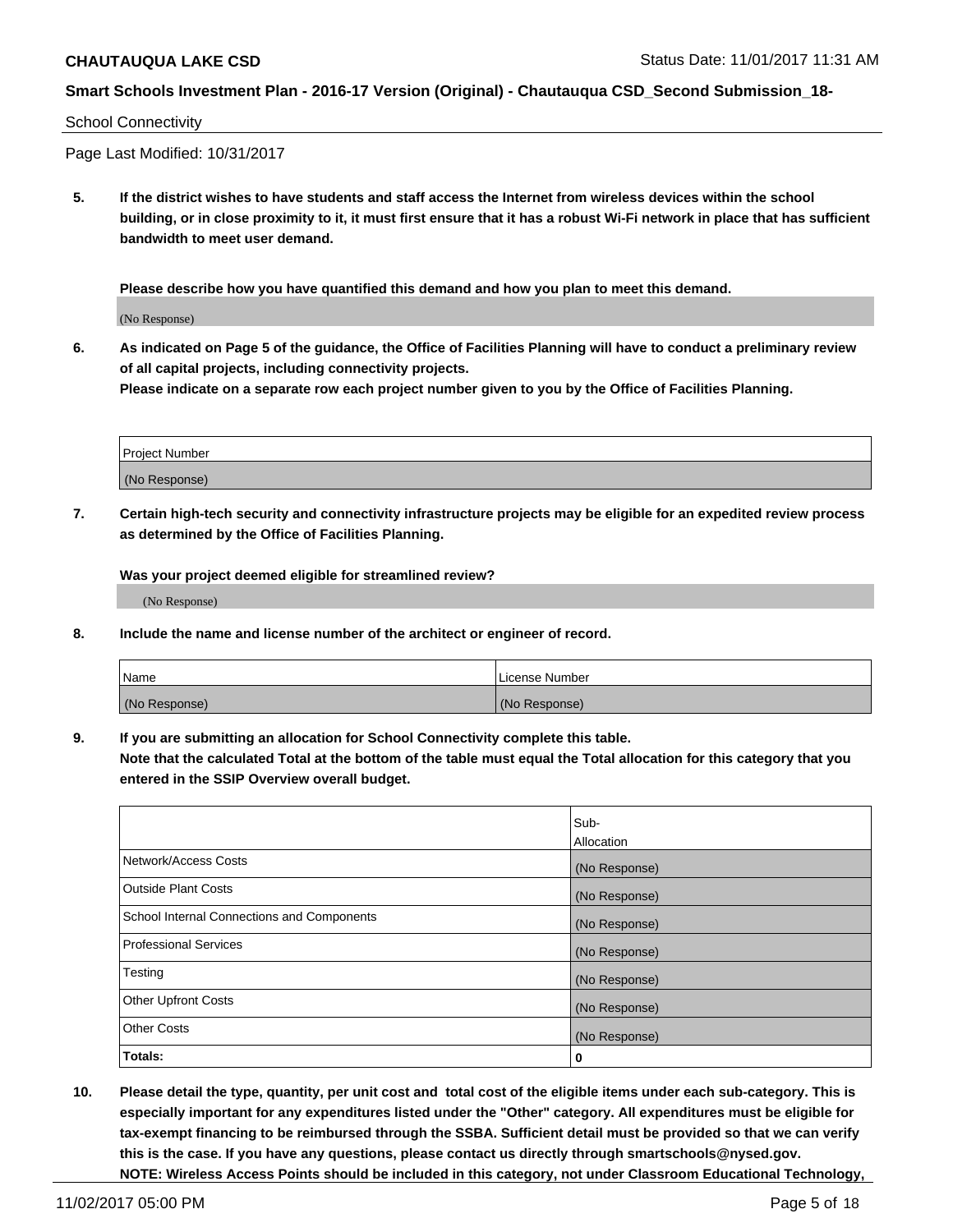School Connectivity

Page Last Modified: 10/31/2017

# **except those that will be loaned/purchased for nonpublic schools. Add rows under each sub-category for additional items, as needed.**

| Select the allowable expenditure | Item to be purchased | Quantity      | Cost per Item | <b>Total Cost</b> |
|----------------------------------|----------------------|---------------|---------------|-------------------|
| type.                            |                      |               |               |                   |
| Repeat to add another item under |                      |               |               |                   |
| each type.                       |                      |               |               |                   |
| (No Response)                    | (No Response)        | (No Response) | (No Response) | (No Response)     |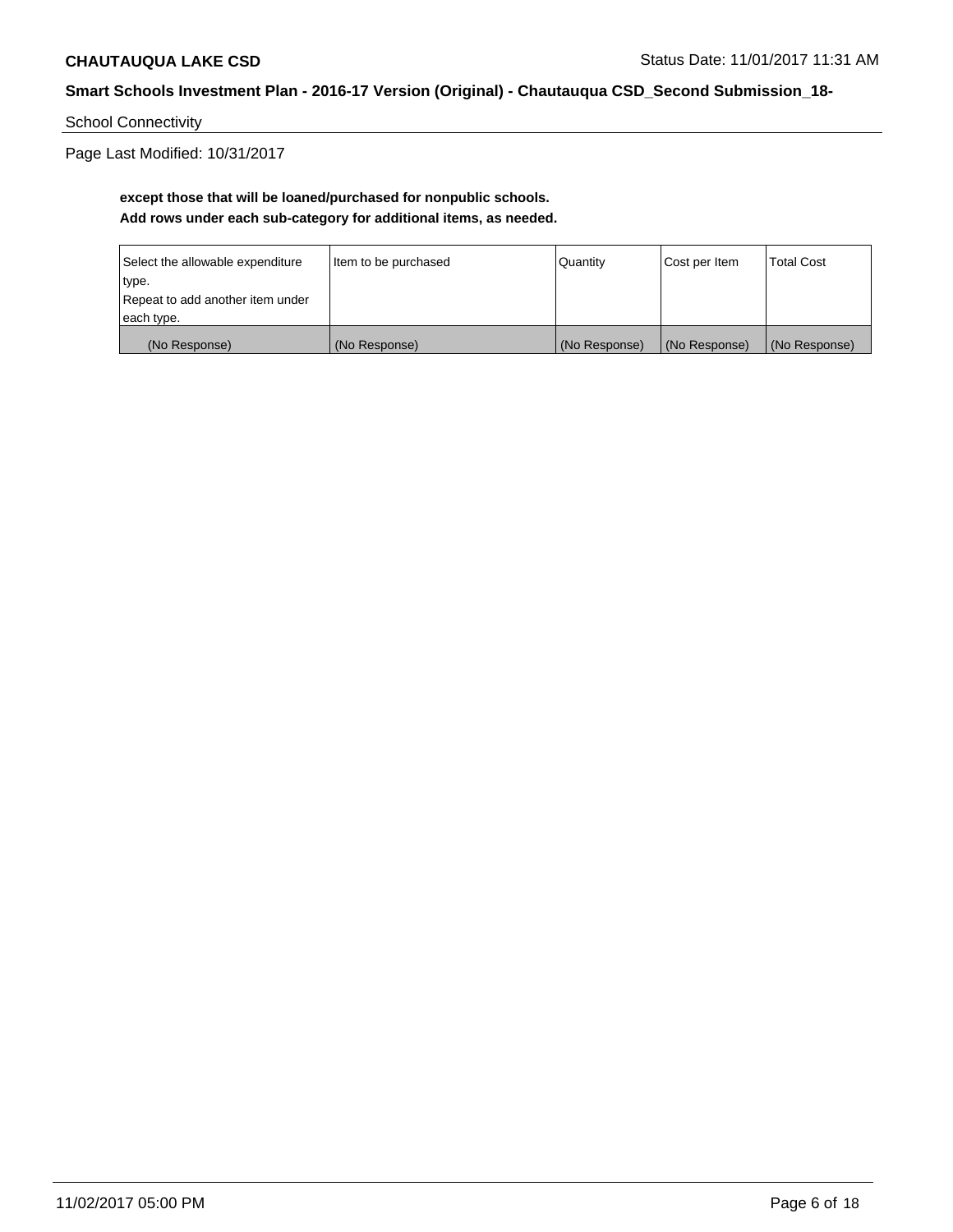Community Connectivity (Broadband and Wireless)

Page Last Modified: 10/31/2017

**1. Describe how you intend to use Smart Schools Bond Act funds for high-speed broadband and/or wireless connectivity projects in the community.**

(No Response)

**2. Please describe how the proposed project(s) will promote student achievement and increase student and/or staff access to the Internet in a manner that enhances student learning and/or instruction outside of the school day and/or school building.**

(No Response)

**3. Community connectivity projects must comply with all the necessary local building codes and regulations (building and related permits are not required prior to plan submission).**

 $\Box$  I certify that we will comply with all the necessary local building codes and regulations.

**4. Please describe the physical location of the proposed investment.**

(No Response)

**5. Please provide the initial list of partners participating in the Community Connectivity Broadband Project, along with their Federal Tax Identification (Employer Identification) number.**

| <b>Project Partners</b> | Federal ID #  |
|-------------------------|---------------|
| (No Response)           | (No Response) |

**6. If you are submitting an allocation for Community Connectivity, complete this table. Note that the calculated Total at the bottom of the table must equal the Total allocation for this category that you entered in the SSIP Overview overall budget.**

|                                    | Sub-Allocation |
|------------------------------------|----------------|
| Network/Access Costs               | (No Response)  |
| <b>Outside Plant Costs</b>         | (No Response)  |
| <b>Tower Costs</b>                 | (No Response)  |
| <b>Customer Premises Equipment</b> | (No Response)  |
| <b>Professional Services</b>       | (No Response)  |
| Testing                            | (No Response)  |
| <b>Other Upfront Costs</b>         | (No Response)  |
| <b>Other Costs</b>                 | (No Response)  |
| Totals:                            | 0              |

**7. Please detail the type, quantity, per unit cost and total cost of the eligible items under each sub-category. This is especially important for any expenditures listed under the "Other" category. All expenditures must be capital-bond eligible to be reimbursed through the SSBA. If you have any questions, please contact us directly through smartschools@nysed.gov.**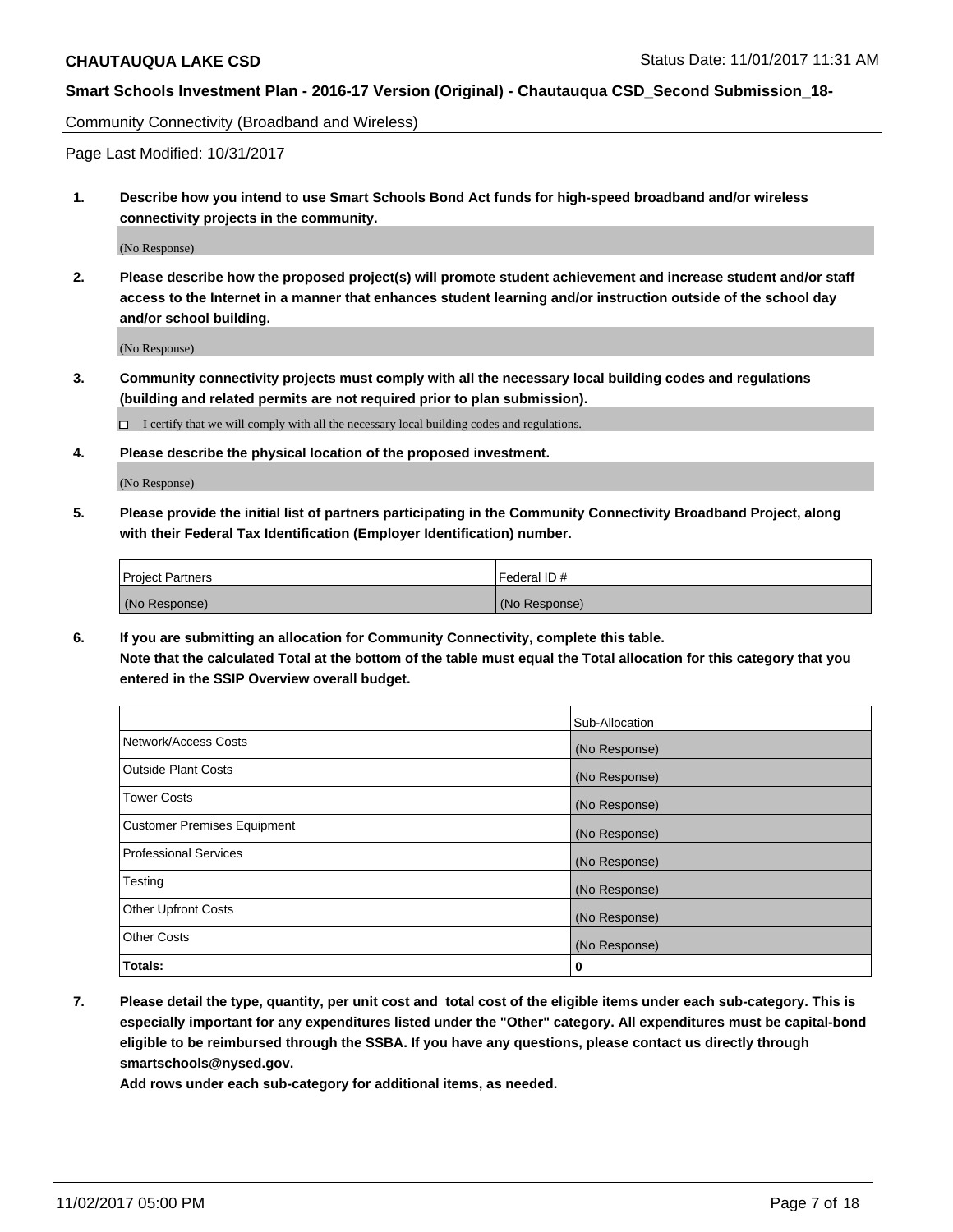Community Connectivity (Broadband and Wireless)

Page Last Modified: 10/31/2017

| Select the allowable expenditure<br>type.<br>Repeat to add another item under | Item to be purchased | Quantity      | Cost per Item | <b>Total Cost</b> |
|-------------------------------------------------------------------------------|----------------------|---------------|---------------|-------------------|
| each type.                                                                    |                      |               |               |                   |
| (No Response)                                                                 | (No Response)        | (No Response) | (No Response) | (No Response)     |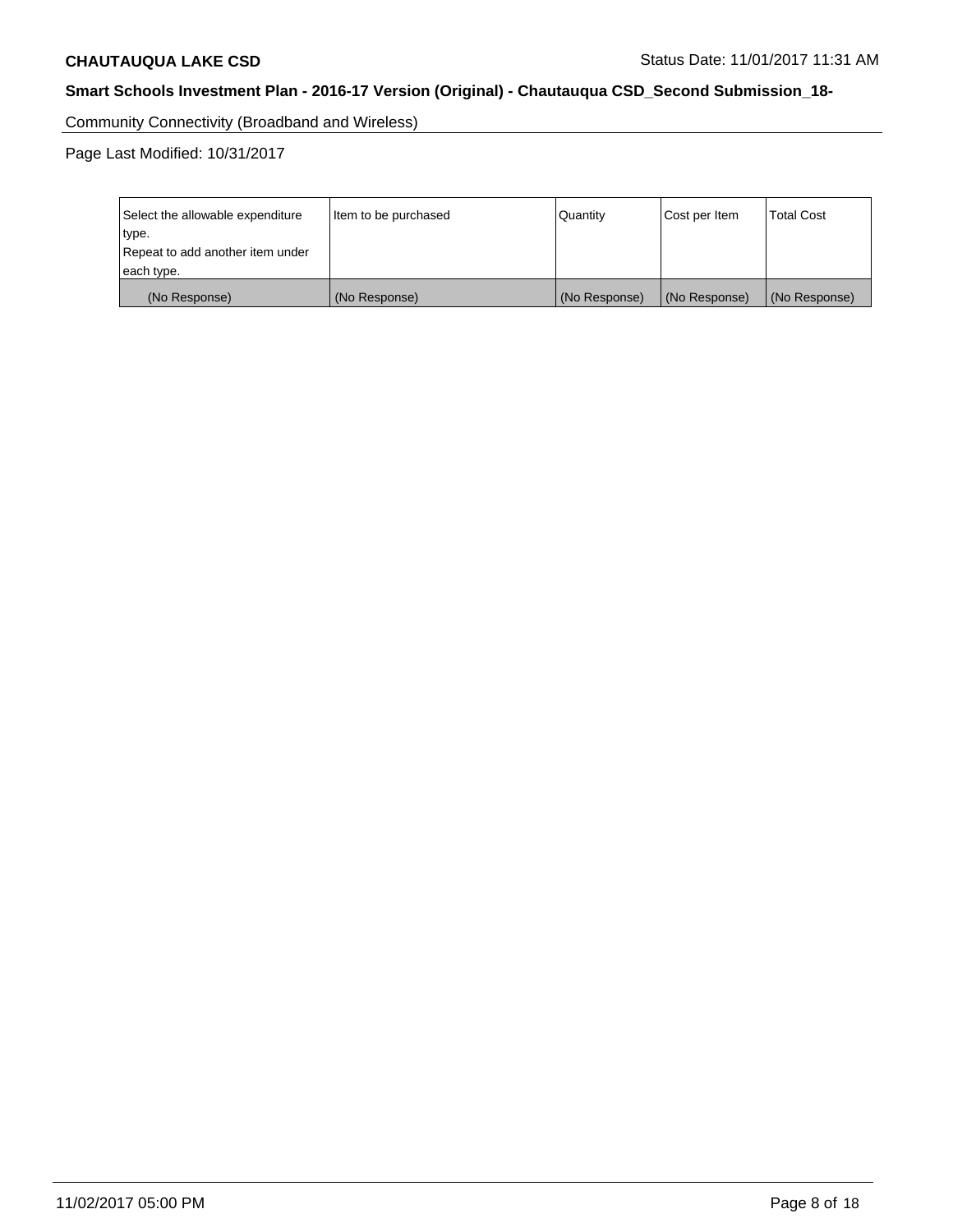### Classroom Learning Technology

Page Last Modified: 10/31/2017

**1. In order for students and faculty to receive the maximum benefit from the technology made available under the Smart Schools Bond Act, their school buildings must possess sufficient connectivity infrastructure to ensure that devices can be used during the school day. Smart Schools Investment Plans must demonstrate that sufficient infrastructure that meets the Federal Communications Commission's 100 Mbps per 1,000 students standard currently exists in the buildings where new devices will be deployed, or is a planned use of a portion of Smart Schools Bond Act funds, or is under development through another funding source.**

**Smart Schools Bond Act funds used for technology infrastructure or classroom technology investments must increase the number of school buildings that meet or exceed the minimum speed standard of 100 Mbps per 1,000 students and staff within 12 months. This standard may be met on either a contracted 24/7 firm service or a "burstable" capability. If the standard is met under the burstable criteria, it must be:**

**1. Specifically codified in a service contract with a provider, and**

**2. Guaranteed to be available to all students and devices as needed, particularly during periods of high demand, such as computer-based testing (CBT) periods.**

**Please describe how your district already meets or is planning to meet this standard within 12 months of plan submission.**

Chautauqua Lake is currently part of the Erie 1 broadband network service and maintains that service each year to provide fast through-put to the internet and to other districts on the BOCES local area network. Internally our network switches are all 1,000 MPS to each computer connected with a network cable. Wireless access is throughout the entire building and provides an average speed of 50 mps or greater to each student or device connected to a wireless access point. Chautauqua Lake is also continuing to move forward with upgrading existing network and wireless equipment over June, July and August of 2017 through a building project. Network switches will continue to provide 1 GPS to connected Ethernet cables and wireless access point will be expanded to at least one access point per classroom or learning area. This will enhance speed even further and allow for speeds of 100 or more MBS to each device connected to a wireless access point.

- **1a. If a district believes that it will be impossible to meet this standard within 12 months, it may apply for a waiver of this requirement, as described on the Smart Schools website. The waiver must be filed and approved by SED prior to submitting this survey.**
	- $\Box$  By checking this box, you are certifying that the school district has an approved waiver of this requirement on file with the New York State Education Department.

#### **2. Connectivity Speed Calculator (Required)**

|                         | Number of<br>Students | Multiply by<br>100 Kbps | Divide by 1000 Current Speed<br>to Convert to<br>Reauired<br>Speed in Mb | lin Mb | <b>Expected</b><br>Speed to be<br>Attained Within   Required<br>12 Months | <b>Expected Date</b><br>When<br>Speed Will be<br>Met |
|-------------------------|-----------------------|-------------------------|--------------------------------------------------------------------------|--------|---------------------------------------------------------------------------|------------------------------------------------------|
| <b>Calculated Speed</b> | 846                   | 84.600                  | 84.6                                                                     | 1000   | 10000                                                                     | <b>Currently Met</b>                                 |

**3. If the district wishes to have students and staff access the Internet from wireless devices within the school building, or in close proximity to it, it must first ensure that it has a robust Wi-Fi network in place that has sufficient bandwidth to meet user demand.**

**Please describe how you have quantified this demand and how you plan to meet this demand.**

Current wireless access is throughout the entire building and provides an average speed of 50 mps or greater to each student or device connected to a wireless access point. In areas with concentrated mobile devices we have installed extra access point to handle the traffic. The current plan is to purchase mobile devices for only one grade level at our Secondary school so dense wireless coverage will not be necessary until we roll out a larger 1:1 mobile device plan. Chautauqua Lake is also continuing to move forward with upgrading existing network and wireless equipment over June, July and August of 2017 through a building project. Network switches will continue to provide 1 gps to connected Ethernet cables and wireless access point will be expanded to at least one access point per classroom or learning area. This will enhance speed even further and allow for speeds of100 or more mps to each device connected to a wireless access point.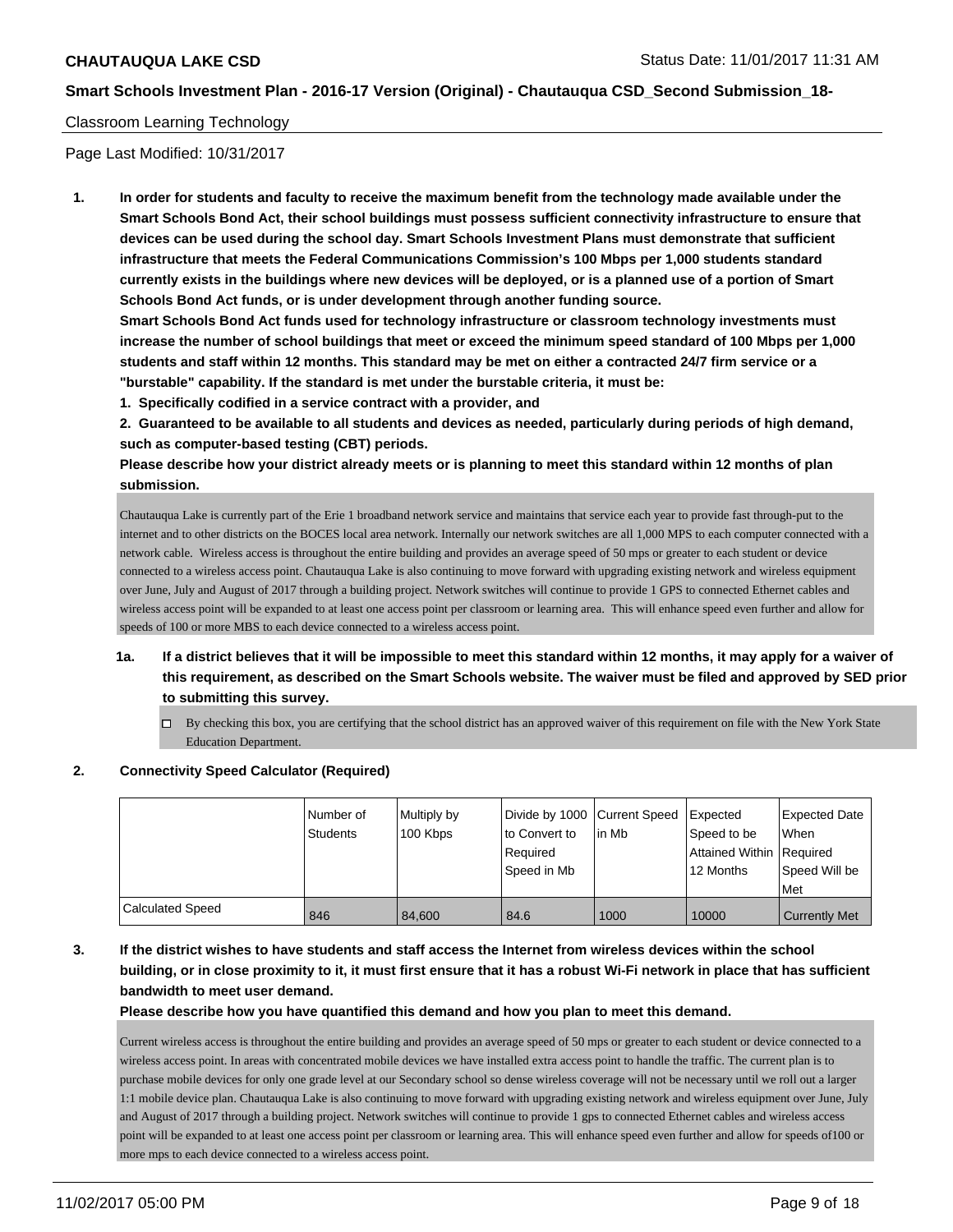### Classroom Learning Technology

Page Last Modified: 10/31/2017

**4. All New York State public school districts are required to complete and submit an Instructional Technology Plan survey to the New York State Education Department in compliance with Section 753 of the Education Law and per Part 100.12 of the Commissioner's Regulations.**

**Districts that include educational technology purchases as part of their Smart Schools Investment Plan must have a submitted and approved Instructional Technology Plan survey on file with the New York State Education Department.**

- By checking this box, you are certifying that the school district has an approved Instructional Technology Plan survey on file with the New York State Education Department.
- **5. Describe the devices you intend to purchase and their compatibility with existing or planned platforms or systems. Specifically address the adequacy of each facility's electrical, HVAC and other infrastructure necessary to install and support the operation of the planned technology.**

For this 18-19 school year project we are planning to purchase around 94 mobile device laptops, specifically Chromebook laptops from Dell. This will provide every 7th grade student a laptop device to use in their classes during the school day and also with after school help. Carts will also be purchased to store and charge the devices at school as the current plan is for those laptops to stay at school for the 5th and 7th grade students. Electrical needs should be met by existing infrastructure, the charging carts are designed to be used on regular 120 Volt outlets and cycle the charging of devices automatically so as not to overload the existing circuit. Each cart will be plugged into a storage area with plenty of clean or filtered power outlets to use. Our building was constructed in 1999 and has modern HVAC systems to maintain a constant temperature in the classrooms. The building project of 2016-2018 will see the upgrade and replacement of all the HVAC heat pumps in the building. We do not foresee any issues with excessive heat generation from the charging cart or the actual laptops. We currently have similar Chromebook carts plugged into similar locations around the district and do not see any issues with power or heat generation from the carts or charging process.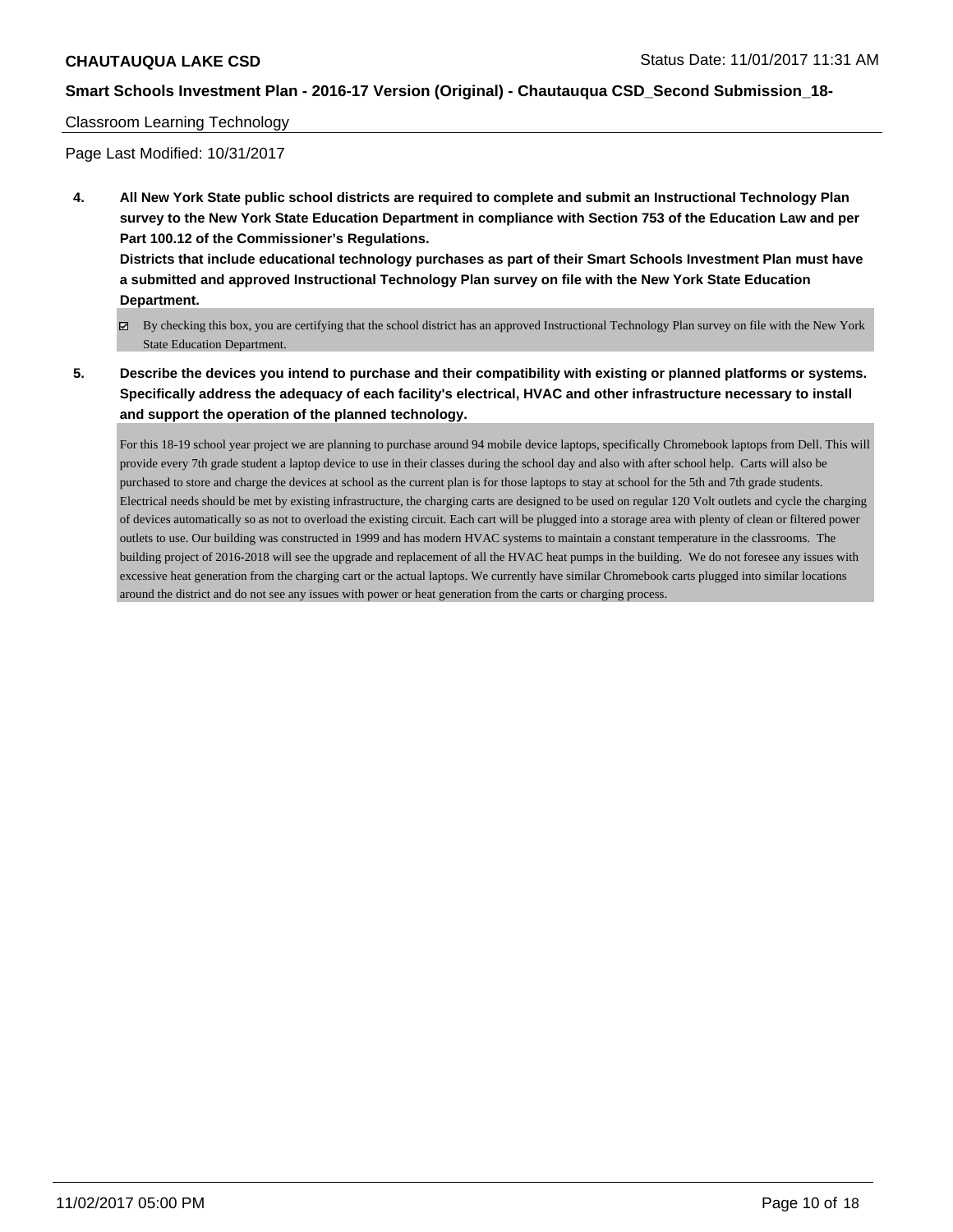### Classroom Learning Technology

Page Last Modified: 10/31/2017

- **6. Describe how the proposed technology purchases will:**
	- **> enhance differentiated instruction;**
	- **> expand student learning inside and outside the classroom;**
	- **> benefit students with disabilities and English language learners; and**
	- **> contribute to the reduction of other learning gaps that have been identified within the district.**

**The expectation is that districts will place a priority on addressing the needs of students who struggle to succeed in a rigorous curriculum. Responses in this section should specifically address this concern and align with the district's Instructional Technology Plan (in particular Question 2 of E. Curriculum and Instruction: "Does the district's instructional technology plan address the needs of students with disabilities to ensure equitable access to instruction, materials and assessments?" and Question 3 of the same section: "Does the district's instructional technology plan address the provision of assistive technology specifically for students with disabilities to ensure access to and participation in the general curriculum?"**

There are many examples in each category but we attempted to list a few for each, having one device per student allows for options when it comes to the following categories:

**Differentiated Instruction:** Students who lack skills in particular areas could work on tutorials offered through various apps and programs for review and re-teaching of concept areas. Example: students who need additional review may spend time on test day reviewing with a specific teacher led technology application while others who are ready, begin the test- at the end of the test session those who did not require review may use technology to complete an enrichment activity while the other students are finishing their test. Students who enjoy working on Castle Learning or other software learning applications could choose between a Castle Learning assignment or paper / book work assignment. This offer in choice is also a form of differentiated instruction. Additionally, in the Integrated Co-Taught sections, teachers could differentiate entire class instruction by using technology and teaching groups of students based on their level of need. Example: English class students may be working in one group on one assignment while others in the second group are ready to move on with another teacher to work on finding their evidence and completing their graphic organizers. **Expansion of Student Learning**: Teachers like to assign research projects and in working on such a project individualized independent learning occurs using technology. Students are able to research a topic independently and the expansion of what they are able to learn and discover increases if the project is individualized using technology rather than a group project with limited technology. Also, the benefit of providing students with access to a great deal of learning tools and programming available to teachers and students online. Additionally, connections to other cultures and experiences through cross culture and virtual learning opportunities available through a mired of teaching resources. Foreign language and social studies classes availability of virtual tours of historical sites, artifacts, etc.

**Benefit for Students with Learning Disabilities and ELL Learners**: Beyond the benefit of word processing for students with writing difficulties, individualized technology provides apps and programs that may be geared toward specific reading or writing remediation and accommodations. Word prediction programs and application such as Co-Writer Universal offer students the ability to dictate their writing and listen to it being read back in order to write short responses and essays. Students with reading difficulties can individually access programs such as Snap Type Pro to take pictures of their worksheets and then word process their answers. Also for reading difficulties or ELL students accounts with Book share and Read2Go are accessible and available on an individualized basis for all students in the classroom. The math capabilities include programs that offer tutorials on solving math problems. Example: Students solving radical problems get an additional individualized re-teaching through programs such as math help.com or youtube.com. These tutorial programs can be utilized by students to re-teach concepts that require additional instruction and they provide an independent learning opportunity.

**Reduction of Learning Gaps in District:** Additional opportunities for response to intervention implementation. Through data driven instruction, student need areas can be addressed through technology. This in turn results in better performance on state testing. Through the response to intervention teaching, weak areas are identified and the technology provides individualized or group re-teaching and remediation to address the specific need area and therefore improves the overall gap in learning. Individualized technology may also be used within a PBIS program to motivate reluctant learners who need additional motivational strategies beyond the typical strategies provided in the classroom setting. This in turn results in addressing a learning gap demonstrated by state testing data.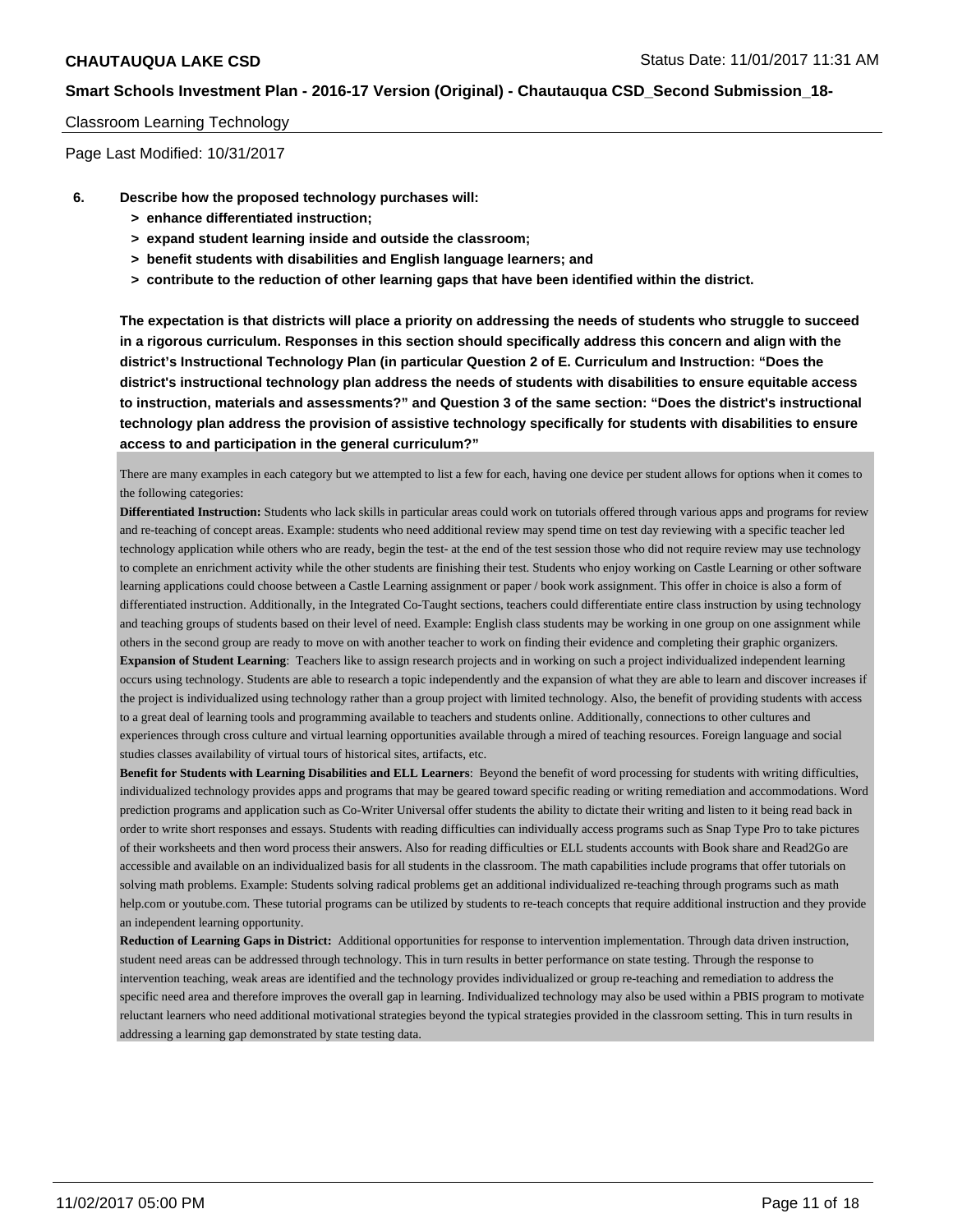### Classroom Learning Technology

Page Last Modified: 10/31/2017

**7. Where appropriate, describe how the proposed technology purchases will enhance ongoing communication with parents and other stakeholders and help the district facilitate technology-based regional partnerships, including distance learning and other efforts.**

Chautauqua Lake Central School district has been a GAFE (Google Apps for Education) school since 2010 and has been enhancing our professional development to provide training with Google systems. Google, by design, is designed to collaborate and teachers are collaborating with students on a daily basis through the GAFE systems. Parents have always been invited to see what their students are doing at school through the Google systems because those files, documents, assignments can be shared within and without the school domain to further enhance that collaboration. The problem we have right now is that our district has plenty of Google users but not enough devices for teachers to use in each class with students. Some departments have Chromebooks carts and there is intense usage for some teachers in those departments which means everything they are doing with Google applications is all online and paperless to this point. Being paperless and having everything in an online system allows for the ability to setup sharing and include parents in the educational process. The more devices we can get for students the more teachers will be able to go paperless in their classrooms and engage more parents across more subject areas.

**8. Describe the district's plan to provide professional development to ensure that administrators, teachers and staff can employ the technology purchased to enhance instruction successfully.**

**Note: This response should be aligned and expanded upon in accordance with your district's response to Question 1 of F. Professional Development of your Instructional Technology Plan: "Please provide a summary of professional development offered to teachers and staff, for the time period covered by this plan, to support technology to enhance teaching and learning. Please include topics, audience and method of delivery within your summary."**

Professional development at CLCS will be provided to Administrators, teachers and other relevant faculty and staff in a variety of formats including small and large group presenter-led sessions, on-line learning platforms, webinars and one-to-one support. Professional development will be provided to support DIstrict adopted student management platforms (ie. Google Classroom, PowerSchool), instructional applications (ie. Castle Learning, STAR), instructional tools (ie. Smart Board, iPads, Chrome books) and instructional methods to support the use of technology to foster 21st century learning practices in the classroom.

In this current school year we are utilizing Staff Development days, after school training sessions, summer training classes, one on one PD with teachers who request additional assistance and also utilize Erie 1 BOCES CSLO technology training days to have trainers come to the district and run classes on various systems. Attempts are made to not remove teachers from the classrooms during the normal school day but some PD can occur during the school day as well if properly planned out. Just this summer we held two days of training with a BOCES CSLO trainer on Google Classroom and Drive for the 7th and 8th grade teachers. PD will be offered and provided for everyone but focused on those teachers and grade levels who will be getting students with the new Chromebooks. Next year 8th grade will have students with one to one devices so we are focusing more PD on those teachers this year. The following years will be focused on grades 9 to 12 teachers.

- **9. Districts must contact the SUNY/CUNY teacher preparation program that supplies the largest number of the district's new teachers to request advice on innovative uses and best practices at the intersection of pedagogy and educational technology.**
	- $\boxtimes$  By checking this box, you certify that you have contacted the SUNY/CUNY teacher preparation program that supplies the largest number of your new teachers to request advice on these issues.

#### **9a. Please enter the name of the SUNY or CUNY Institution that you contacted.**

SUNY Fredonia

**9b. Enter the primary Institution phone number.**

7166733311

**9c. Enter the name of the contact person with whom you consulted and/or will be collaborating with on innovative uses of technology and best practices.**

Chris Givner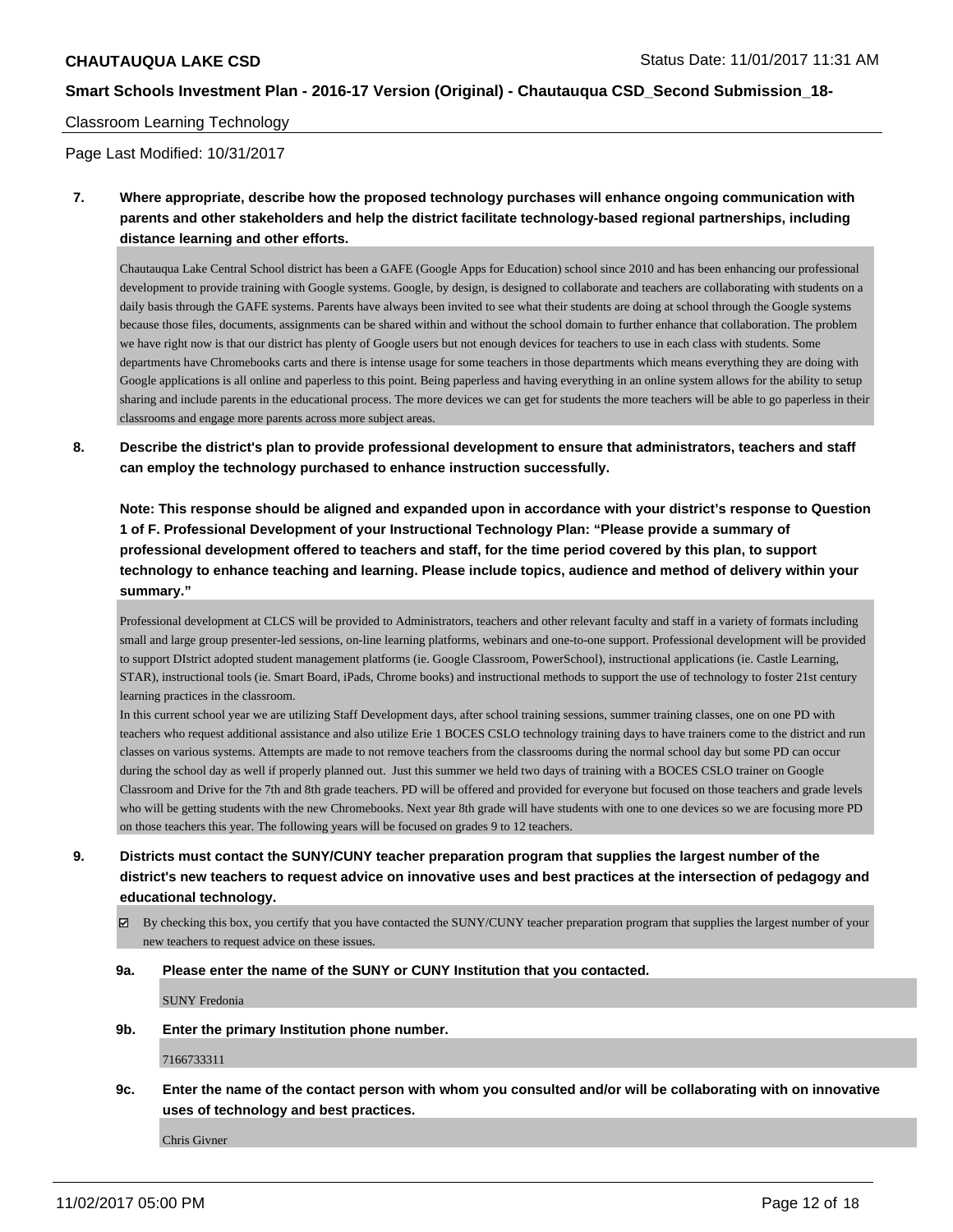### Classroom Learning Technology

Page Last Modified: 10/31/2017

**10. A district whose Smart Schools Investment Plan proposes the purchase of technology devices and other hardware must account for nonpublic schools in the district.**

**Are there nonpublic schools within your school district?**

Yes

 $\hfill \square$  No

**10a. Describe your plan to loan purchased hardware to nonpublic schools within your district. The plan should use your district's nonpublic per-student loan amount calculated below, within the framework of the guidance. Please enter the date by which nonpublic schools must request classroom technology items. Also, specify in your response the devices that the nonpublic schools have requested, as well as in the in the Budget and the Expenditure Table at the end of the page.**

Currently there is no plan to loan computer or technology devices to the non-public schools in our district. The non-public schools in our district are Amish schools and their religious beliefs forbid them to use these types of devices in general. We have contacted them about our plan for mobile devices and they declined to be involved and are not interested in using / borrowing technology for their schools. We submitted a sign off form in the application stating that they have no interest in any technology we have to offer though the Smart Schools program. We have no other non-public schools in our district.

**10b. A final Smart Schools Investment Plan cannot be approved until school authorities have adopted regulations specifying the date by which requests from nonpublic schools for the purchase and loan of Smart Schools Bond Act classroom technology must be received by the district.**

 $\boxtimes$  By checking this box, you certify that you have such a plan and associated regulations in place that have been made public.

#### **11. Nonpublic Classroom Technology Loan Calculator**

**The Smart Schools Bond Act provides that any Classroom Learning Technology purchases made using Smart Schools funds shall be lent, upon request, to nonpublic schools in the district. However, no school district shall be required to loan technology in amounts greater than the total obtained and spent on technology pursuant to the Smart Schools Bond Act and the value of such loan may not exceed the total of \$250 multiplied by the nonpublic school enrollment in the base year at the time of enactment. See:**

**http://www.p12.nysed.gov/mgtserv/smart\_schools/docs/Smart\_Schools\_Bond\_Act\_Guidance\_04.27.15\_Final.pdf.**

|                                       | 1. Classroom<br>Technology<br>Sub-allocation | 2. Public<br>l Enrollment<br>$(2014 - 15)$ | l 3. Nonpublic<br>l Enrollment<br>$(2014 - 15)$ | l 4. Sum of<br>Public and<br>l Nonpublic<br>Enrollment                                        | 15. Total Per<br>Pupil Sub-<br>lallocation | l 6. Total<br>Nonpublic Loan<br>Amount |
|---------------------------------------|----------------------------------------------|--------------------------------------------|-------------------------------------------------|-----------------------------------------------------------------------------------------------|--------------------------------------------|----------------------------------------|
| Calculated Nonpublic Loan<br>l Amount |                                              |                                            |                                                 | (No Response)   (No Response)   (No Response)   (No Response)   (No Response)   (No Response) |                                            |                                        |

**12. To ensure the sustainability of technology purchases made with Smart Schools funds, districts must demonstrate a long-term plan to maintain and replace technology purchases supported by Smart Schools Bond Act funds. This sustainability plan shall demonstrate a district's capacity to support recurring costs of use that are ineligible for Smart Schools Bond Act funding such as device maintenance, technical support, Internet and wireless fees, maintenance of hotspots, staff professional development, building maintenance and the replacement of incidental items. Further, such a sustainability plan shall include a long-term plan for the replacement of purchased devices and equipment at the end of their useful life with other funding sources.**

 $\boxtimes$  By checking this box, you certify that the district has a sustainability plan as described above.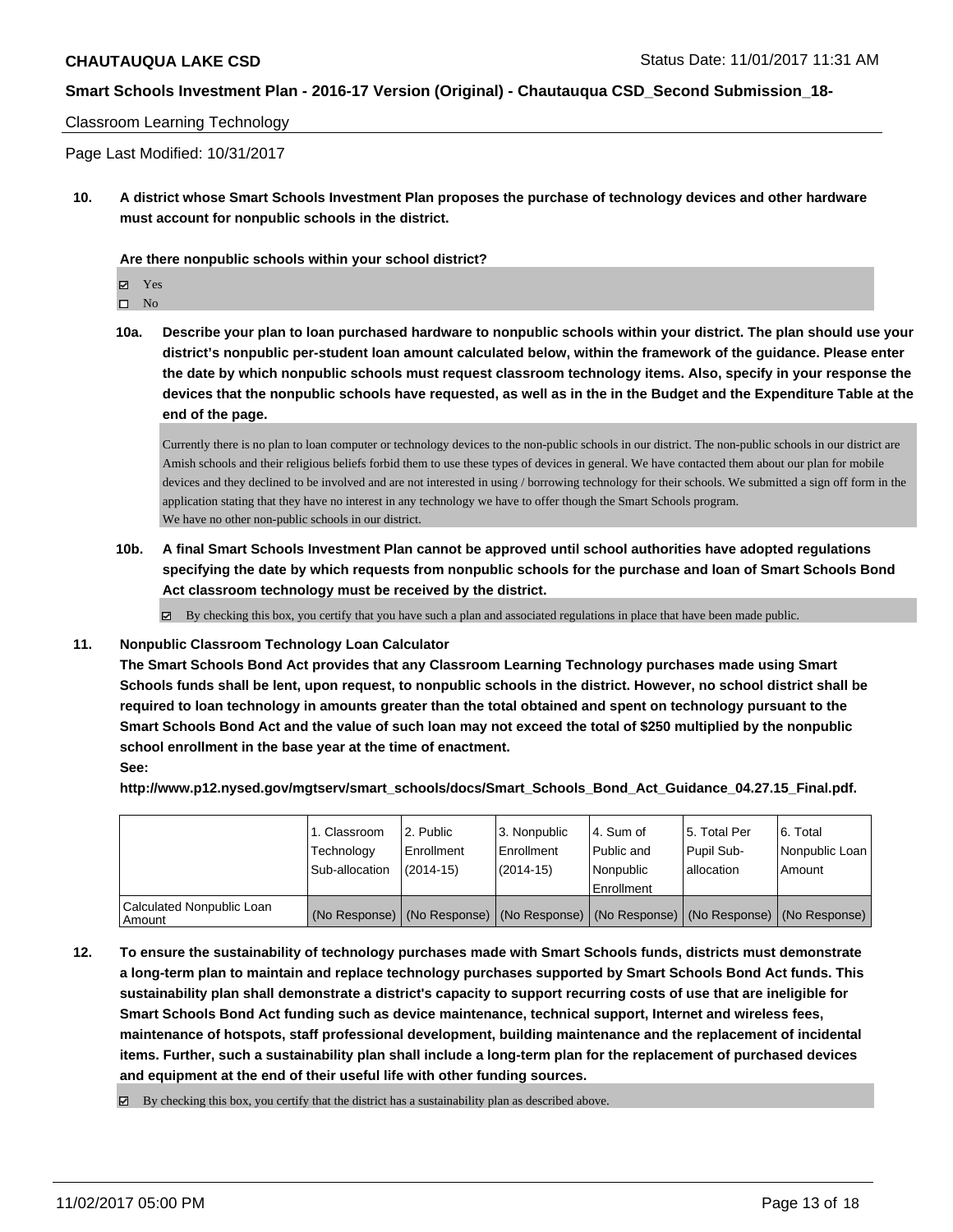### Classroom Learning Technology

Page Last Modified: 10/31/2017

**13. Districts must ensure that devices purchased with Smart Schools Bond funds will be distributed, prepared for use, maintained and supported appropriately. Districts must maintain detailed device inventories in accordance with generally accepted accounting principles.**

By checking this box, you certify that the district has a distribution and inventory management plan and system in place.

**14. If you are submitting an allocation for Classroom Learning Technology complete this table. Note that the calculated Total at the bottom of the table must equal the Total allocation for this category that you entered in the SSIP Overview overall budget.**

|                          | Sub-Allocation |
|--------------------------|----------------|
| Interactive Whiteboards  | (No Response)  |
| Computer Servers         | (No Response)  |
| <b>Desktop Computers</b> | (No Response)  |
| Laptop Computers         | 25,380         |
| <b>Tablet Computers</b>  | (No Response)  |
| <b>Other Costs</b>       | 10,456         |
| Totals:                  | 35,836         |

**15. Please detail the type, quantity, per unit cost and total cost of the eligible items under each sub-category. This is especially important for any expenditures listed under the "Other" category. All expenditures must be capital-bond eligible to be reimbursed through the SSBA. If you have any questions, please contact us directly through smartschools@nysed.gov.**

**Please specify in the "Item to be Purchased" field which specific expenditures and items are planned to meet the district's nonpublic loan requirement, if applicable.**

**NOTE: Wireless Access Points that will be loaned/purchased for nonpublic schools should ONLY be included in this category, not under School Connectivity, where public school districts would list them. Add rows under each sub-category for additional items, as needed.**

| Select the allowable expenditure<br>type. | I Item to be Purchased                      | Quantity | Cost per Item | <b>Total Cost</b> |
|-------------------------------------------|---------------------------------------------|----------|---------------|-------------------|
| Repeat to add another item under          |                                             |          |               |                   |
| each type.                                |                                             |          |               |                   |
| <b>Laptop Computers</b>                   | Dell Chromebook Laptop                      | 94       | 270           | 25,380            |
| <b>Other Costs</b>                        | Dell Charging / Storage Cart                | 4        | 1,300         | 5,200             |
| <b>Other Costs</b>                        | Google Management License                   | 94       | 24            | 2,256             |
| <b>Other Costs</b>                        | Chromebook Protective Case for 7th<br>Grade | 75       | 40            | 3,000             |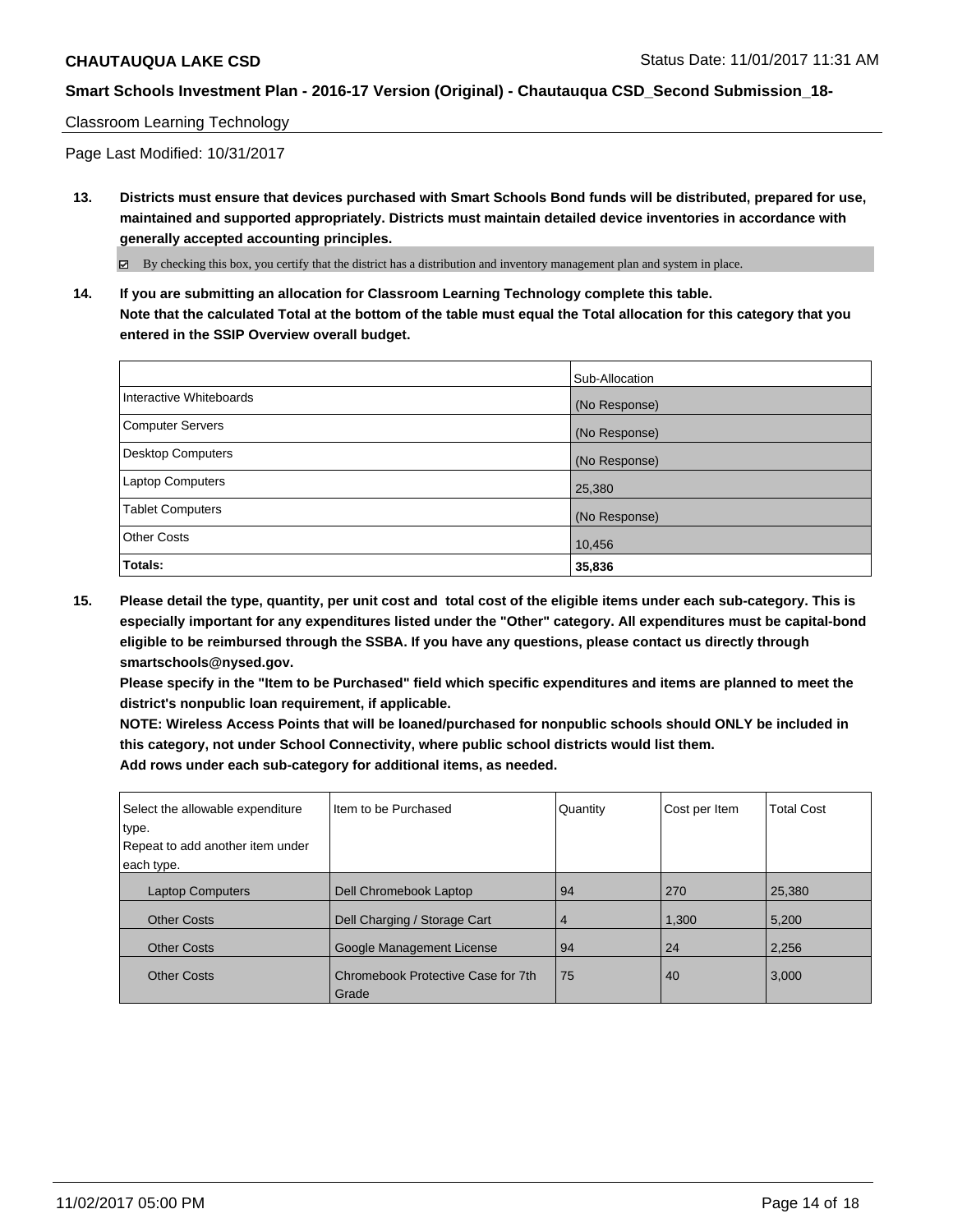### Pre-Kindergarten Classrooms

Page Last Modified: 10/31/2017

**1. Provide information regarding how and where the district is currently serving pre-kindergarten students and justify the need for additional space with enrollment projections over 3 years.**

(No Response)

- **2. Describe the district's plan to construct, enhance or modernize education facilities to accommodate prekindergarten programs. Such plans must include:**
	- **Specific descriptions of what the district intends to do to each space;**
	- **An affirmation that pre-kindergarten classrooms will contain a minimum of 900 square feet per classroom;**
	- **The number of classrooms involved;**
	- **The approximate construction costs per classroom; and**
	- **Confirmation that the space is district-owned or has a long-term lease that exceeds the probable useful life of the improvements.**

(No Response)

**3. Smart Schools Bond Act funds may only be used for capital construction costs. Describe the type and amount of additional funds that will be required to support ineligible ongoing costs (e.g. instruction, supplies) associated with any additional pre-kindergarten classrooms that the district plans to add.**

(No Response)

**4. All plans and specifications for the erection, repair, enlargement or remodeling of school buildings in any public school district in the State must be reviewed and approved by the Commissioner. Districts that plan capital projects using their Smart Schools Bond Act funds will undergo a Preliminary Review Process by the Office of Facilities Planning.**

**Please indicate on a separate row each project number given to you by the Office of Facilities Planning.**

| Project Number |  |
|----------------|--|
| (No Response)  |  |

**5. If you have made an allocation for Pre-Kindergarten Classrooms, complete this table.**

**Note that the calculated Total at the bottom of the table must equal the Total allocation for this category that you entered in the SSIP Overview overall budget.**

|                                          | Sub-Allocation |
|------------------------------------------|----------------|
| Construct Pre-K Classrooms               | (No Response)  |
| Enhance/Modernize Educational Facilities | (No Response)  |
| <b>Other Costs</b>                       | (No Response)  |
| <b>Totals:</b>                           | 0              |

**6. Please detail the type, quantity, per unit cost and total cost of the eligible items under each sub-category. This is especially important for any expenditures listed under the "Other" category. All expenditures must be capital-bond eligible to be reimbursed through the SSBA. If you have any questions, please contact us directly through smartschools@nysed.gov.**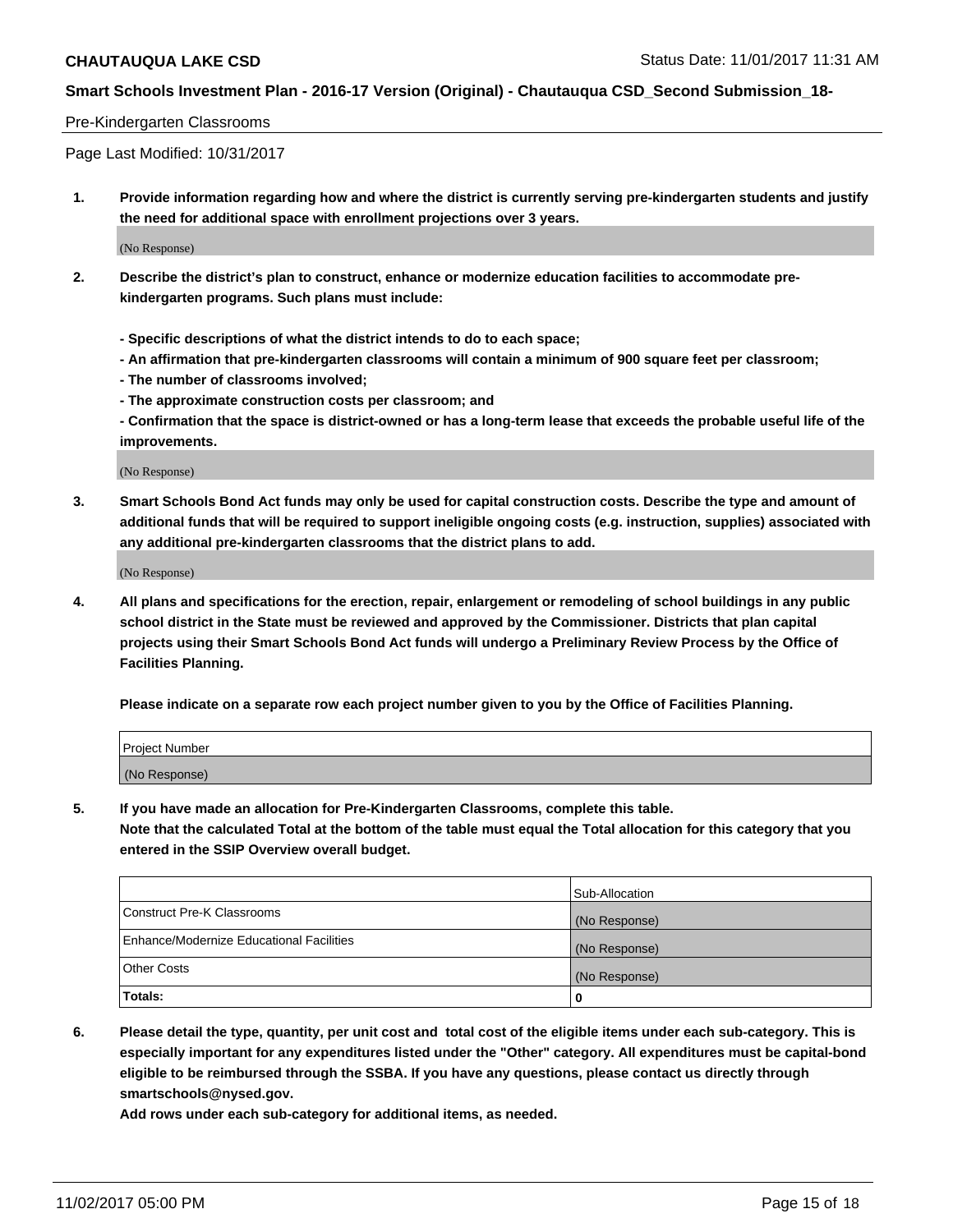# Pre-Kindergarten Classrooms

Page Last Modified: 10/31/2017

| Select the allowable expenditure | Item to be purchased | <b>Quantity</b> | Cost per Item | <b>Total Cost</b> |
|----------------------------------|----------------------|-----------------|---------------|-------------------|
| type.                            |                      |                 |               |                   |
| Repeat to add another item under |                      |                 |               |                   |
| each type.                       |                      |                 |               |                   |
| (No Response)                    | (No Response)        | (No Response)   | (No Response) | (No Response)     |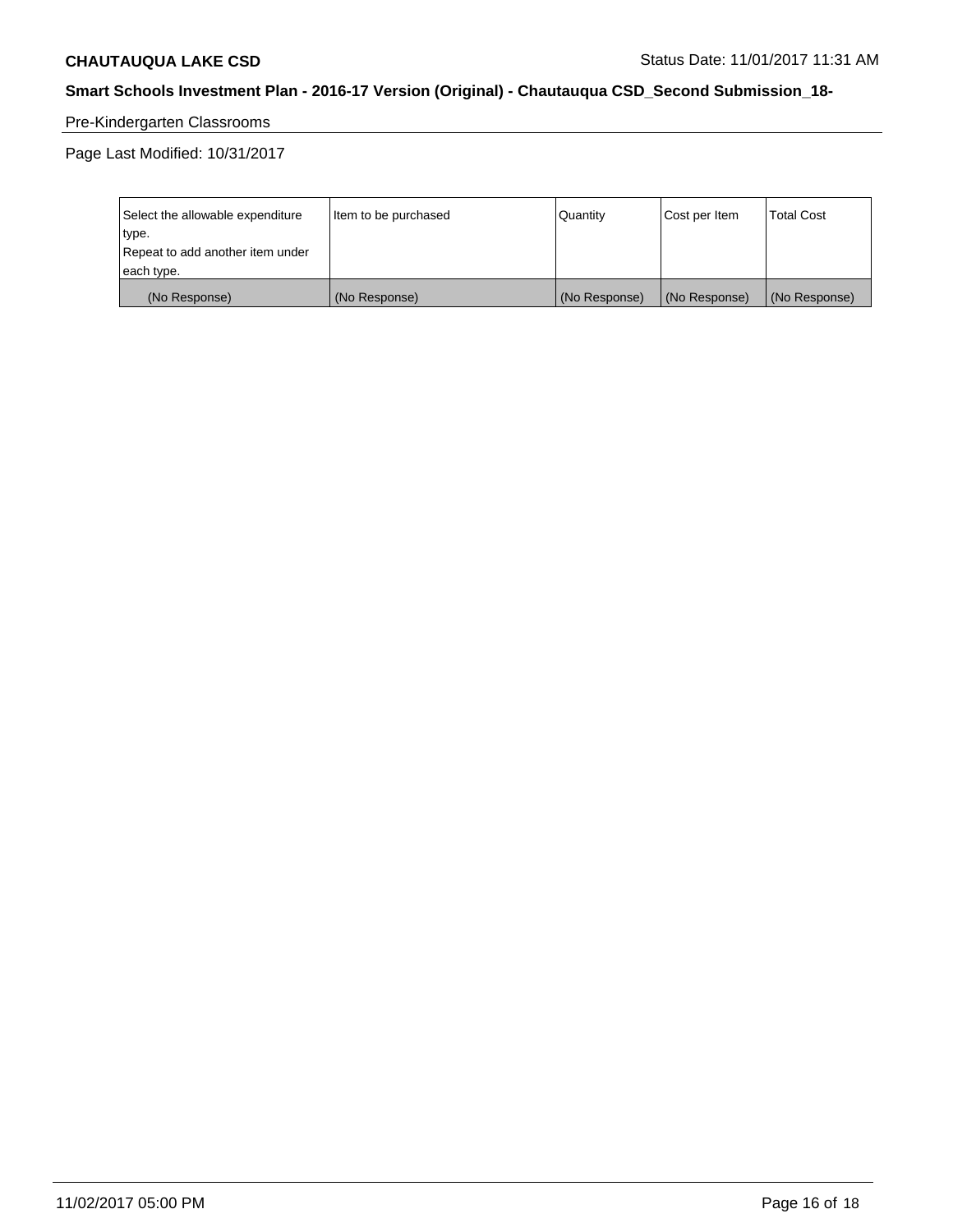#### Replace Transportable Classrooms

Page Last Modified: 10/31/2017

**1. Describe the district's plan to construct, enhance or modernize education facilities to provide high-quality instructional space by replacing transportable classrooms.**

(No Response)

**2. All plans and specifications for the erection, repair, enlargement or remodeling of school buildings in any public school district in the State must be reviewed and approved by the Commissioner. Districts that plan capital projects using their Smart Schools Bond Act funds will undergo a Preliminary Review Process by the Office of Facilities Planning.**

**Please indicate on a separate row each project number given to you by the Office of Facilities Planning.**

| Project Number |  |
|----------------|--|
| (No Response)  |  |

**3. For large projects that seek to blend Smart Schools Bond Act dollars with other funds, please note that Smart Schools Bond Act funds can be allocated on a pro rata basis depending on the number of new classrooms built that directly replace transportable classroom units.**

**If a district seeks to blend Smart Schools Bond Act dollars with other funds describe below what other funds are being used and what portion of the money will be Smart Schools Bond Act funds.**

(No Response)

**4. If you have made an allocation for Replace Transportable Classrooms, complete this table. Note that the calculated Total at the bottom of the table must equal the Total allocation for this category that you entered in the SSIP Overview overall budget.**

|                                                | Sub-Allocation |
|------------------------------------------------|----------------|
| Construct New Instructional Space              | (No Response)  |
| Enhance/Modernize Existing Instructional Space | (No Response)  |
| <b>Other Costs</b>                             | (No Response)  |
| Totals:                                        | 0              |

**5. Please detail the type, quantity, per unit cost and total cost of the eligible items under each sub-category. This is especially important for any expenditures listed under the "Other" category. All expenditures must be capital-bond eligible to be reimbursed through the SSBA. If you have any questions, please contact us directly through smartschools@nysed.gov.**

| Select the allowable expenditure | Item to be purchased | Quantity      | Cost per Item | <b>Total Cost</b> |
|----------------------------------|----------------------|---------------|---------------|-------------------|
| type.                            |                      |               |               |                   |
| Repeat to add another item under |                      |               |               |                   |
| each type.                       |                      |               |               |                   |
| (No Response)                    | (No Response)        | (No Response) | (No Response) | (No Response)     |